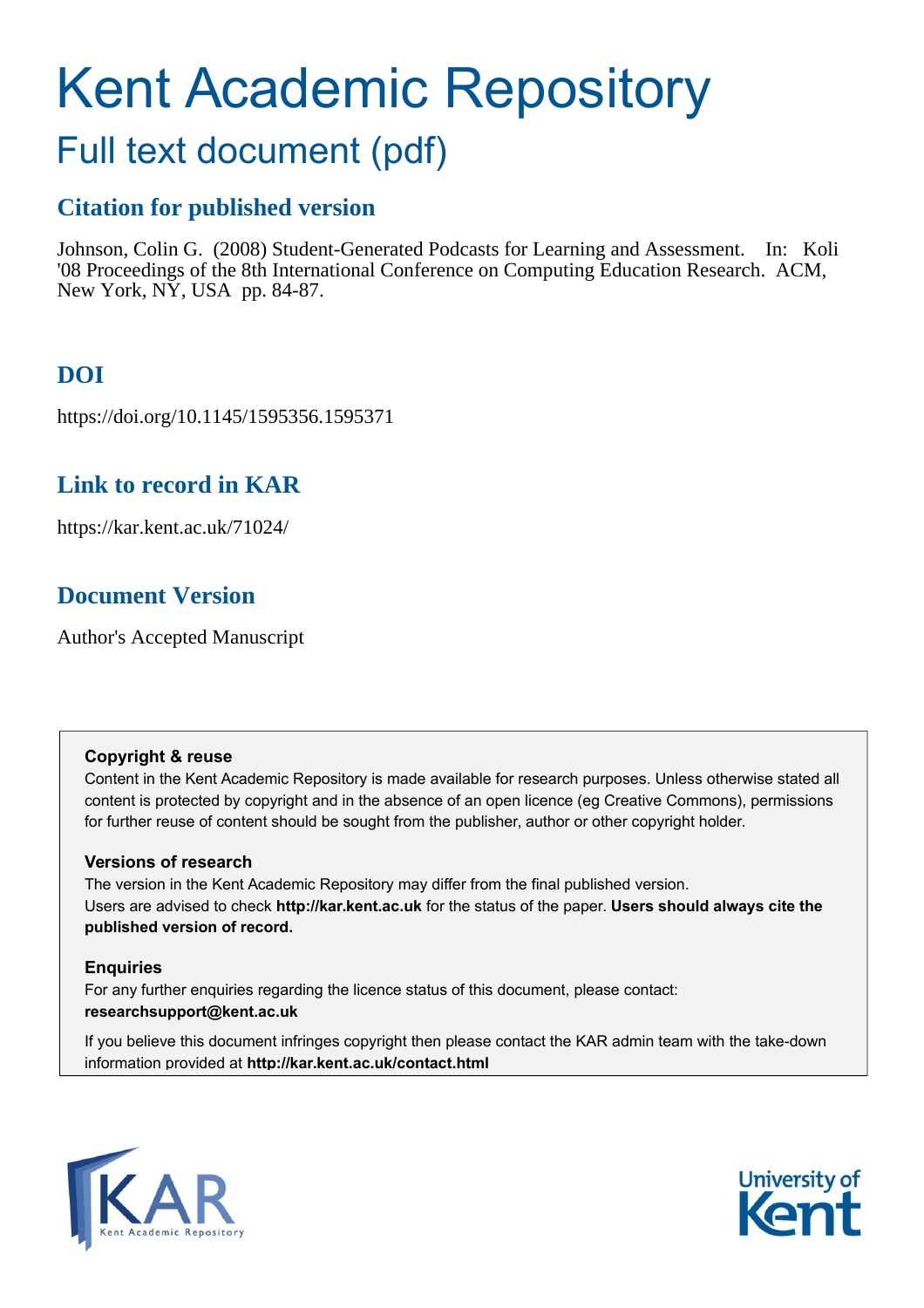## **Student-Generated Podcasts for Learning and Assessment**

Colin G. Johnson Computing Laboratory University of Kent Canterbury, Kent, CT2 7NF England C.G.Johnson@kent.ac.uk

#### ABSTRACT

The aim of this paper is to discuss our experience with, and some broader thoughts on, the use of student-produced podcasts as a means of supporting and assessing learning. The results of an assessment using this medium are reported, and student evaluation of the assessment presented and discussed.

#### 1. INTRODUCTION

The aim of this paper is to discuss our experiences with using student-produced podcasts as a means of assessment in computer science.

Podcasts, and related media such as radio programmes, are an increasingly important way of communicating science to a general audience. Using podcasts as an assessment method presents an opportunity for students to engage with course material in a fresh new medium.

A number of projects have tackled aspects of university learning using podcasts. Most commonly, these are used as ways of presenting course material. For example, the *ProfCast* software (www.profcast.com) is widely used in many universities to record and make available lecture material. A large amount of advocacy has been made concerning this teaching style. However, only a small number of studies (e.g. [12, 8, 9]) have attempted to evaluate the effects on learning. Some of the more substantial studies include those of Evans[7], Bell et al. [2], Edirsingha&Salmon [6], and Baird&Fisher [1]. These generally portray a positive picture of such use. However, these studies tend to show this solely from the point of view of students' self-evaluation, which is valuable but provides only a single perspective.

Another way in which podcasts have been used is in providing short podcasts that give supplementary material to students; such attempts have been analysed by Clark, Taylor et al. [4, 5], who give a largely positive summary of the benefits. A second use of short podcasts is in providing assessment feedback [11]. Bennedsen and Caspersen [3] have used video podcasts of the program development process to act as a demonstration of practical skill.

However, most efforts in using podcasting in education have been teacher-created. In this paper we explore the idea of *student*-created podcasts for learning and assessment. This has received little attention in the research

*Koli Calling '08* November 13-16, 2008, Koli, Finland

Copyright 2008 ACM 978-1-60558-385-3/08/11 ...\$5.00.

literature. One recent example is given by Thompson [13], who discusses the use of student-created podcasts as a way for teacher-training students to reflect on their learning and to provide a repertory of teaching tips to be shared amongst students on a course.

#### 2. THE ASSESSMENT

We prepared a podcast-based assessment as a component (5% of total module marks) of the assessment on our *Introduction to Intelligent Systems* module. This is typically taken by students mid-way through their degree, and is typically taken by 40–50 students. There were a number of reasons for adopting this form of assessment:

- We hypothesised that students would find an alternative form of assessment interesting and fresh, and would engage student interest more than an assessment in a previously encountered style. In particular, we believed that students at this stage in their degree might be revitalised by being presented with a novel form of assessment.
- We wanted students to begin to engage with the research literature. However, at their stage of subject knowledge, asking detailed questions requiring technical knowledge of research literature is too advanced. Therefore, this was seen as a way of getting students to engage with the gist of some research papers, without having to go into technical detail. Therefore, this assessment acts as part of the students' *learning* on the course, as well as forming a summative *assessment*.
- We believe that it is an important skill for science students to be able to communicate about their work to a general audience, and this type of activity provides some early practice in this.

The assessment is given in figure 1. Students could work on this as individuals or in a group of two (in which case both students get the same mark). Students were also given advice about how to cite sources, and how to hand in the assessment. Beyond the advice given in the assessment, no specific guidance was given about the practical issues of creating the podcast; it was assumed that students doing a computing degree would have sufficient general IT knowledge to be able to work this out for themselves (students with practical issues were encouraged to contact the course tutor; no such queries were raised). If this kind of assessment were to be applied elsewhere, it would be probably be necessary to provide more detailed instructions/training in the use of recording software and equipment.

Permission to make digital or hard copies of all or part of this work for personal or classroom use is granted without fee provided that copies are not made or distributed for profit or commercial advantage and that copies bear this notice and the full citation on the first page. To copy otherwise, to republish, to post on servers or to redistribute to lists, requires prior specific permission and/or a fee.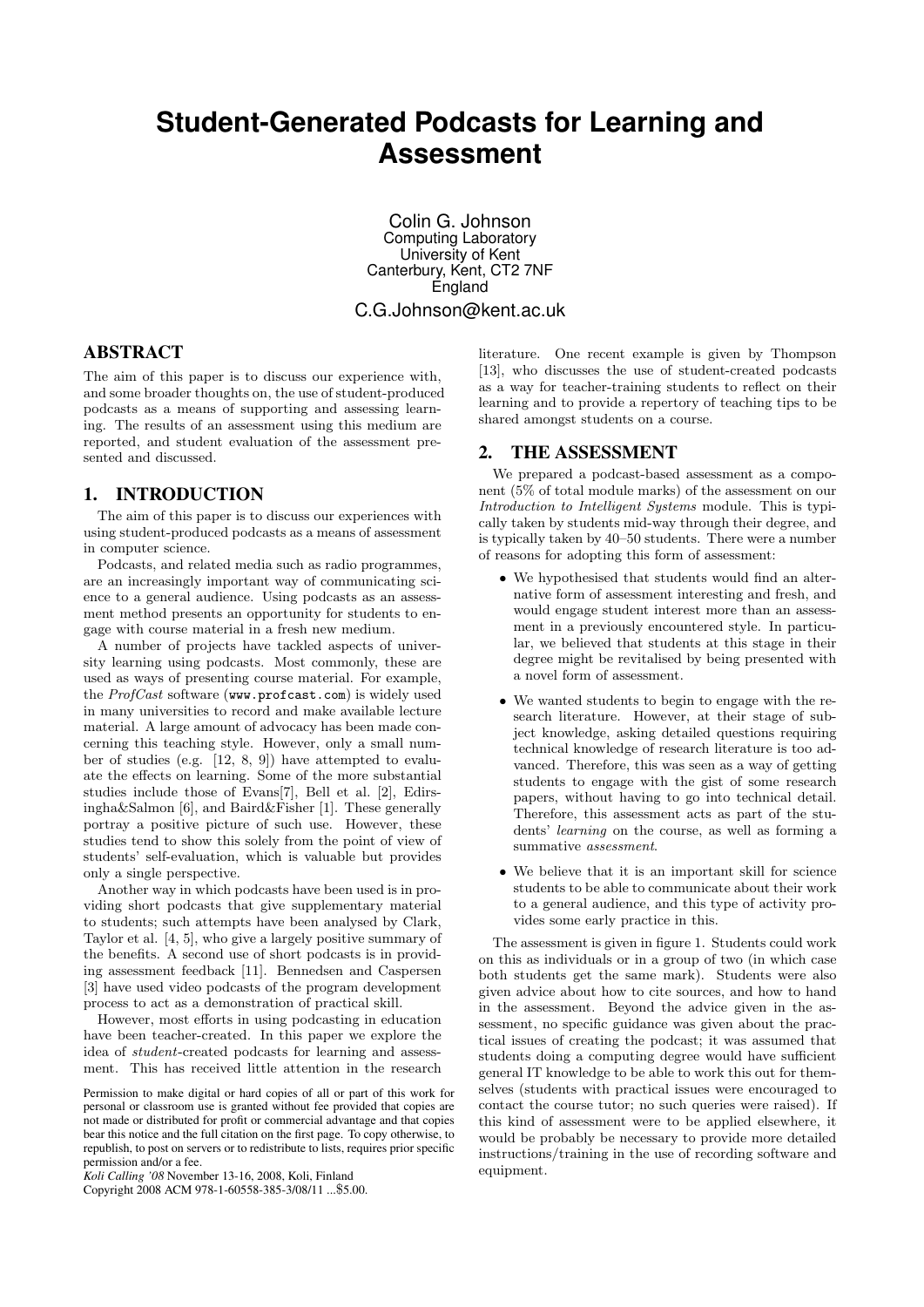#### Question 2

Create a short (audio) "podcast" which gives an overview of some piece of research in neural networks. You should record a talk/discussion of around five minutes, which presents the main points of a neural network research paper of your choice in a style that would be accessible to a general audience with some broad scientific knowledge.

To find a paper to talk about, use a site such as http://scholar.google.com. You will probably find a topic about some application of neural networks to be most accessible. For example, you might use "neural networks" "face recognition" to find a paper about the application of neural network techniques in face recognition.

You can choose a topic that has been covered in the lectures, or another topic. Fewer marks will be available if you choose a topic that has already been covered in some detail in the lectures.

Please write the reference to your paper on the paper hand-in, using the format given in the section *how to quote bibliographical sources* below. If you use any additional resources (papers, textbooks, web sites) please also mention these.

Your podcast should be a single audio file of around 5 minutes. There will be a penalty for any files that run significantly over 7 minutes or under 3 minutes. Your file should be in .mp3, .wav, or .ogg format. Hardware for audio recording can be found in the multimedia room in the Octagon.

To give you an idea of the sort of thing that we are looking for, have a listen to the podcasts at:

- http://www.bbc.co.uk/radio4/science/ thematerialworld.shtml
- http://www.guardian.co.uk/science/ podcast
- http://www.nature.com/nature/ podcast/index.html

Figure 1: Details of the podcast assessment.

#### 3. ISSUES FROM THE ASSESSMENT

A number of issues arose from the assessment and from thinking around this kind of assessment in general.

#### 3.1 Student Reaction

The first reaction we received to setting this assessment was a student asserting that the form of the assessment was "offensive" and "degrading". A couple of students also sought reassurances that the audio files would not be made available on the department website or to other students. The nub of this seems to be that the use of voice, as opposed to written material, has a "personal" quality to it, that is not an issue when it comes to other forms of presentation. In particular, the recorded voice has particular issues, as we are not accustomed to the sound of our recorded voice, and many people react negatively to hearing their recorded voice.

Other students informally expressed a positive attitude

towards the assessment, in particular commenting on it being something interestingly different to what they usually do.

#### 3.2 Unexpected Issues

A small number of unexpected issues arose as a result of the assessment:

Two students chose to submit work using a computersynthesized voice, one explaining that they had attempted to record their voice and had not liked it, another submitting in this form without explanation.

One student "group" consisted of two students, but only one spoke on the recording.

Several students complained about the difficulty in finding relevant research papers, in particular ones that were available without charge, despite the advice given about finding papers. This was surprising, but might reflect (1) students working off-campus and not having automatic IP-related logins to certain university library subscription journals, or (2) weak web-search skills on behalf of the students.

#### 3.3 Diversity Issues—Disability and Personality Diversity

This form of assessment could provide particular difficulties for students with certain disabilities, which do not occur as problems elsewhere in the range of assessments. We offered an alternative assessment to any students who were affected by this.

Another diversity related issue relates to the well-known idea that a wide range of assessment methodologies is a positive thing because it gives students with different preferences in styles of learning/presentation an opportunity to shine. Does this sort of assessment, for example, give an opportunity for students who are more fluent in speaking to be assessed using those skills, as opposed to the fluency in writing that is assessed in many assessments? Or is this diversity in preferences overemphasised?

#### 3.4 Marking

One of the advantages of this as an assessment medium is that marking is very practical. It is possible to listen to the assessment whilst simultaneously writing comments. This presents a valuable practical advantage to this form of assessment, as we are are under increasing pressure to find forms of assessment that can be marked efficiently without compromising on the quality of evaluation or feedback given.

One issue of concern encountered during marking was that of form versus content. We decided not to specifically allocate marks to these two aspects of the assessment, as it is in practice difficult to separate them out. Whilst informal efforts were made to avoid being swayed by the presentational confidence of the students, there is a danger in marking this kind of work that a presentation presented confidently and fluently can have a spurious authority that a better-researched but shoddily presented piece of coursework does not have.

A few students submitted files that, despite claiming to be in one of the formats specified, did not play using standard software. Sorting out these issues took a lot of time.

One useful exercise for analysing an assessment is to note what comments were made repeatedly when marking the work. This can be usefully communicated back to the students for general feedback, and to future years of students as "common pitfalls". When marking this work, the following issues came up in a number of different stu-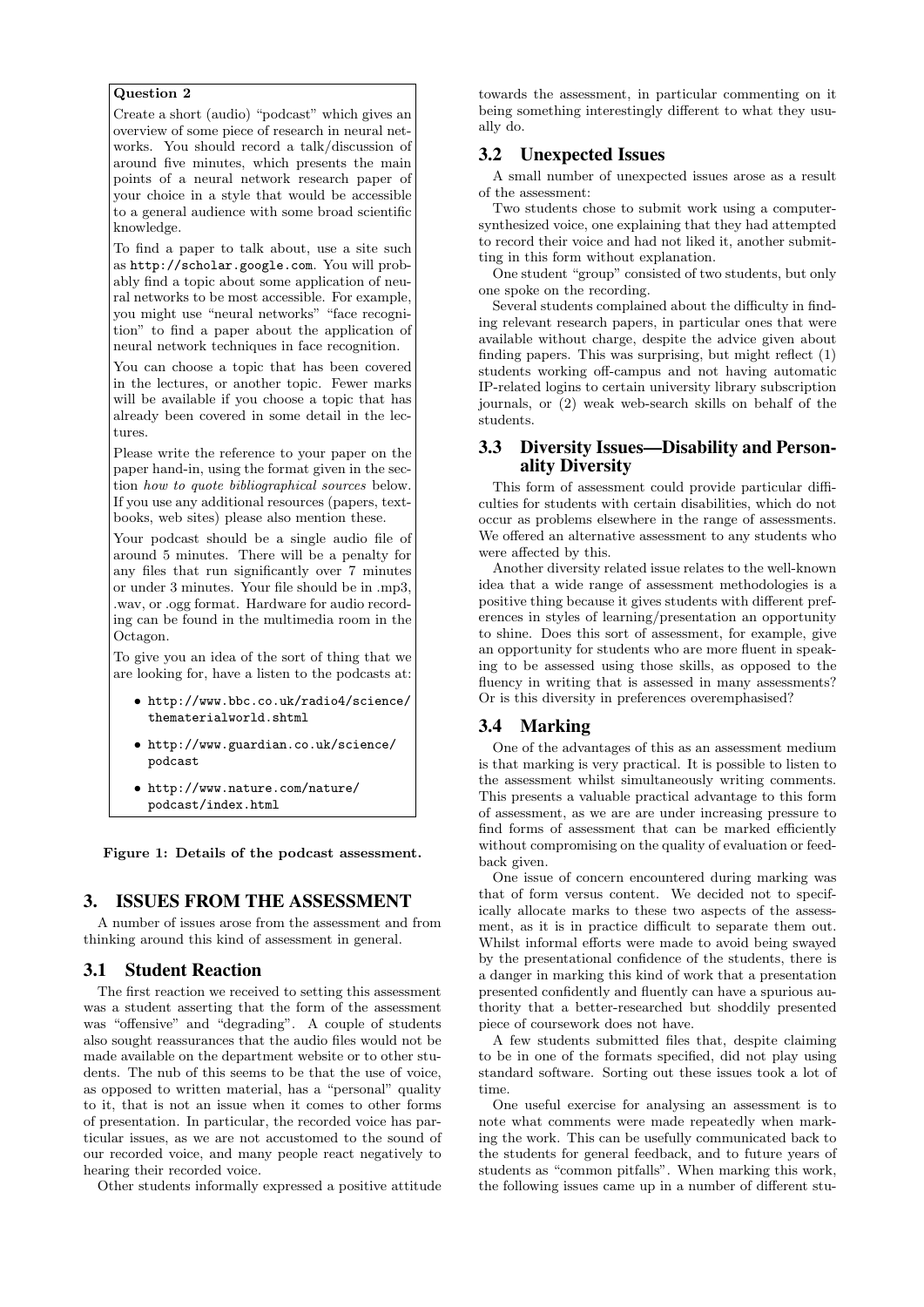| Question                                                                                                                                                      |               | z | -3 | 4 | 5 | Mean | StdDev |
|---------------------------------------------------------------------------------------------------------------------------------------------------------------|---------------|---|----|---|---|------|--------|
| Did you think that this was a useful assessment in terms of learning<br>new material and presenting what you had learned? (1 (not useful)-5<br>(very useful)) | $\mathcal{D}$ |   | 3  |   |   |      | 1.3    |
| Do you think that this is a kind of assessment that we should use in<br>the future? $(1 \text{ (not at all)}-5 \text{ (yes, very much)})$                     |               |   |    |   |   |      |        |
| Was the assessment well explained? $(1 \text{ (not at all well explained)}-5$<br>(very well explained))                                                       |               |   |    | 3 |   |      | 1.0    |

Table 1: Numerical evaluation of the assessment: question, numbers of responses at each scale-point 1-5, mean, standard deviation.

dents' work:

- There is not enough structure to the talk; alternatively, there is structure, but the "scaffolding" language used to flag up the structure was not present.
- There were inconsistencies in the *granularity* of explanation throughout the talk. In particular, students would leap from highly detailed explanations of one component of the material, to very general explanations of a related part. Also, some weak assessments didn't show any sense of *direction* to the granularity: they might have been improved e.g. by starting with higher level explanations and then "drilling down" to more technical detail.
- There were problems with the use of technical vocabulary. Some students used a vocabulary that was far too advanced for the audience specified. Instead, they could either have defined technical terms in simpler language, or sometimes just avoided it and explained things directly in a simpler way.

By contrast, the following were positive features that appeared commonly in marking

- Well structured, and structure well explained.
- Clear explanation.
- Appropriate for the specified audience.

#### 3.5 Evaluation

Students were asked to evaluate the podcast assessment in two ways: through three questions on a 5-point Likert scale, and through free text comments. The results from the numerical evaluation are given in table 1. Thirteen students responded. Overall these results show a very mixed view of the assessment.

The free text comments also showed a diversity of opinion about the value of the assessment. A number of students remarked positively on the originality of the method of assessment, and the ability to choose a topic freely within the scope of the module. However, a number of students expressed problems with knowing what assumptions should be made about the audience, about access to papers (as noted above) and finding relevant papers, and about the practicalities of recording and producing an effective podcast. A number of students suggested that a written alternative should have been offered, and commented on the lack of a detailed mark scheme.

#### 4. CHANGES

There are a number of things that we might do differently if presenting a similar assessment in future years. In particular, we would consider:

- Give some more instructions about how to structure a presentation in this form. A number of podcasts submitted showed evidence that students had read and understood the material, but the actual presentation was weak. In particular, ways of marking out sections and providing a "scaffold" for the overall structure of the talk.
- Give more detailed instructions about how to find a relevant paper, in particular instructing the students that they might find more free-to-access papers by using a computer on the university campus rather than their computer at home.
- Providing more explicit guidance about the audience that the podcast should be targeted at; one way to do this would be to give particular exemplars of the kind of audience being targeted rather than a generic description.
- We are uncertain as to whether it would be sensible to divide the marks for form and content. Whilst this would potentially be valuable, it may prove difficult to do in practice.

#### 5. QUESTIONS FOR DISCUSSION

- One argument for setting this kind of assessment is that a large proportion of students doing the assessment are "digital natives" [10], and are likely to relate to material such as podcasts rather than traditional forms of assessment such as essays. Is this really true? There does not appear to have been any academic work on the demographics of podcast listeners, and evidence from less formal surveys reported in the press appears to be inconclusive (see e.g. http://www.comscore.com/press/release.asp? press=1438,http://www.eweek.com/c/a/Messaging -and-Collaboration/What-Blogs-Podcasts -Feeds-Mean-to-Bottom-Line/, http://www.vnunet. com/vnunet/news/2141338/ youth-today-spurn -podcasting). How much do students expect university work to reflect the values of the "world outside" versus being an internal world with its own ways of doing things?
- Is it appropriate to expect students to "perform" in this fashion? Is it beyond the reasonable expectations of students that they are assessed using the medium of recorded voice? Is this too personal a medium to be used in assessment?
- Is there a demographic bias in the kind of students who listen to podcasts, and therefore a bias in the assumption that this is a more "native" form of assessment for most students. For example, some surveys